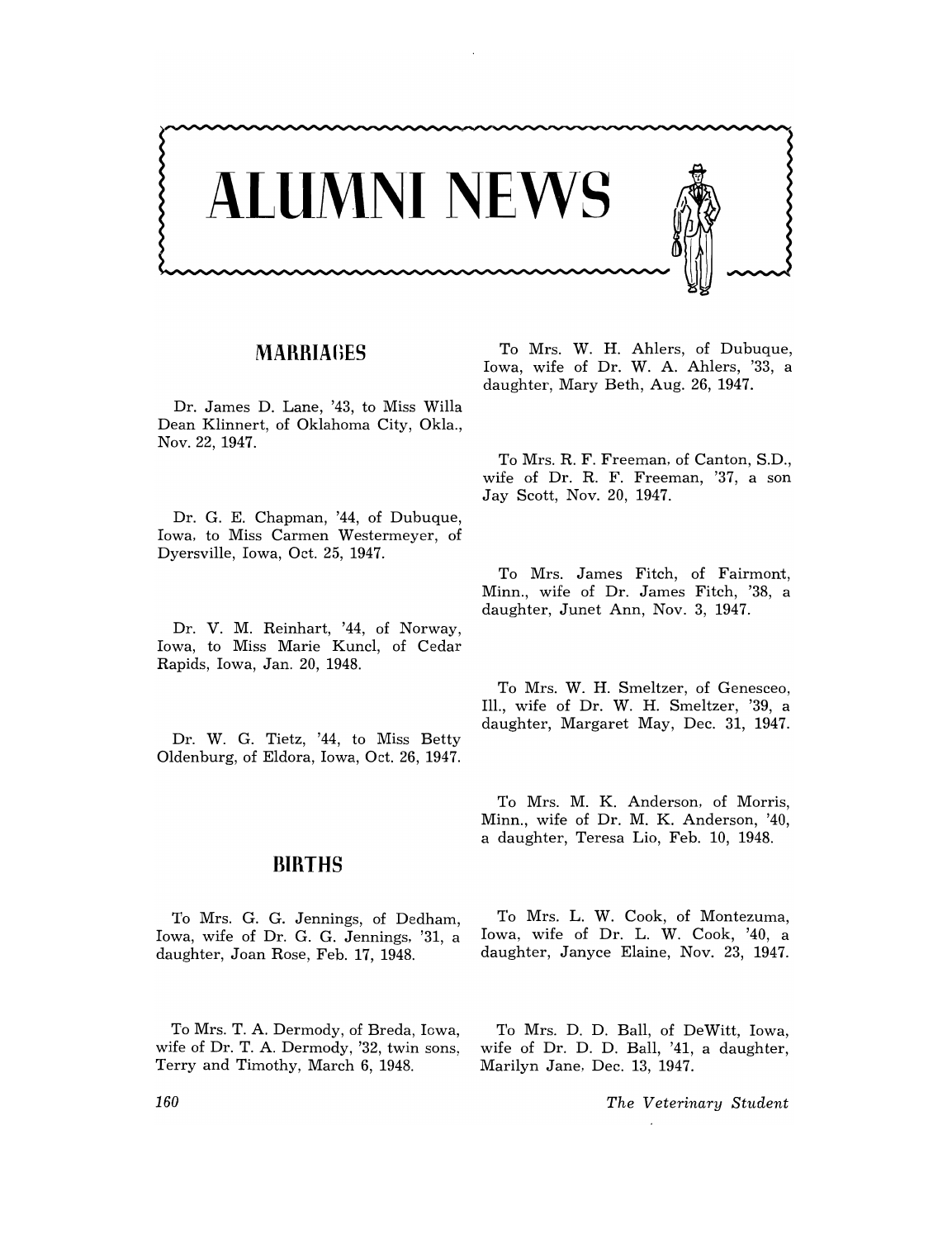To Mrs. C. J. Mickelson, of Webster City, Iowa, wife of Dr. C. J. Mickelson, '41, a daughter, Susan Beth, Oct. 27, 1947.

To Mr. L. T. Christensen, of Hancock, Minn., wife of Dr. L. T. Christensen, '42, a son, Larry T., Oct. 16, 1947.

To Mrs. J. H. Moret, of Morrison, Ill., wife of Dr. J. H. Moret. '42, a son, Norman James, Nov. 4, 1947.

To Mrs. R. D. Mackereth, of Annadale, Minn., wife of Dr. R. D. Mackereth. '43, a son, George Edward, Feb. 17, 1948.

To Mrs. K. L. Reinertson, of Ocheyedan, Iowa, wife of Dr. K. L. Reinertson, '43, a son, John Edward, April 27, 1948.

To Mrs. R. E. Reppert, of Cambridge, Ill., wife of Dr. R. E. Reppert, '43, a son, Mark Scott, Nov. 30, 1947.

To Mrs. W. H. Thompson, of Earlville, Iowa, wife of Dr. W. H. Thompson, '43, a son, Richard Wayne, Jan. 14, 1948.

To Mrs. G. K. Underbjerg, of Madison, Wisc., wife of Dr. G. K. Underbjerg, '43, a daughter, Dee Voreannee, Jan. 17, 1948.

To Mrs. C. L. Clark, of Orion, 111., wife of Dr. C. L. Clark, '46, a son, Charles Lawrence, Feb. 11, 1948.

To Mrs. M. L. Kaster, of Cuba City, Wis., wife of Dr. M. L. Kaster, '46, a son, Anthony John, March 3, 1948.

*Summer, 1948* 

# **nEATHS**

Dr. Barthalomew Buchli, '86, of Alma, Kan., died Oct. 22, 1947.

Dr. C. P. Wilson, '13, of Decorah, Iowa, died Jan. 15, 1948.

## **GENERAL**

Dr. L. E. Smith, '09, of Jefferson, Iowa, has been ill and unable to practice for some time.

Dr. R. R. Dykstra, '05, was elected president of the Association of American Veterinary Deans for the eleventh consecutive term, at the meeting held in Chicago in December.

Dr. T. C. Fultz, '10, of Pella, Iowa, was appointed Honorary Mayor or Burgemeister for life. Dr. Fultz has served as mayor of Pella for more than 12 years.

Dr. C. H. Banks, '12, of Tipton, Iowa, underwent surgery in November, but is feeling fine now. He and Mrs. Banks visited California for 6 weeks in January and February.

Dr. and Mrs. C. E. Juhl, '13, of Osage, Iowa, spent the winter at McAllen, Texas.

Dr. and Mrs. C. A. Landstrum, '19, of Barnes City, Iowa, recently returned from a 3-week trip to Phoenix, Arizona.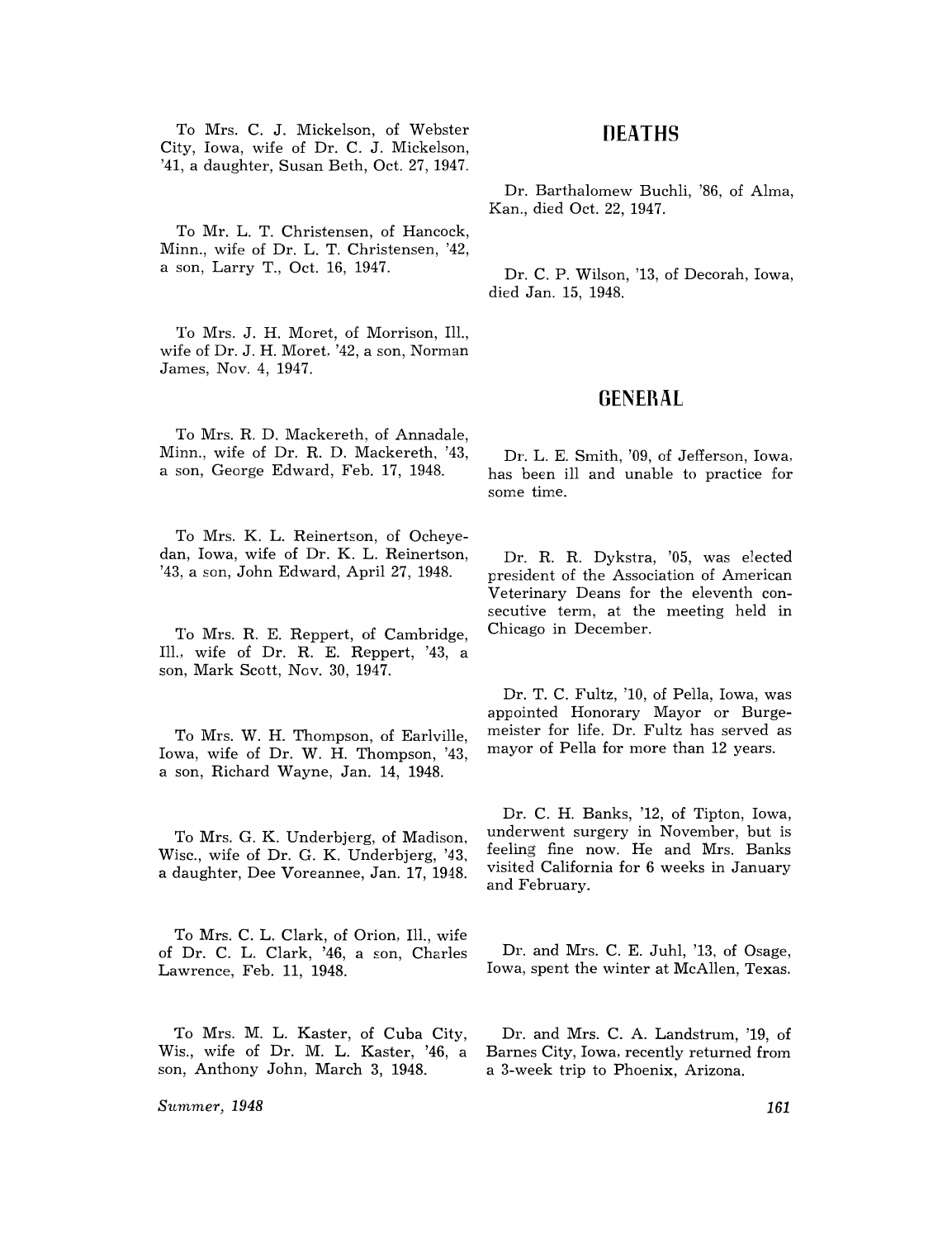Dr. R. O. Nye, '31, of Buda, Ill., spent 6 weeks in Florida during December and January.

Dr. Henry Schwerman, '31, of New Dum, Minn., spent a month in Germany, visiting his parents and family, this spring.

Dr. and Mrs. J. W. Chenoweth, Jr., '33, of Bethany, Mo., spent 2 weeks in the south during January. Their trip included a visit to Cuba.

Dr. and Mrs. D. L. Jones, '34, of Valparaiso, Ind., spent the Christmas holidays in Fond du Lac, Wis.

Dr. and Mrs. M. W. Osborn, '34, of Independence, Iowa, made a vacation trip to Texas in January.

Dr. and Mrs. S. G. Paul, '34, and son, Norman, of Clarence, Iowa, spent 2 weeks in January traveling through the southern states.

Dr. R. M. Parker, '34, of Alta, Iowa, has ioined Dr. W. C. Clark as a partner in Canistota, S.D.

Dr. W. C. Glenney, '36, of Elgin, Ill., joined the staff of the Stader Animal Hospital, in Ardmore, Pa., February of this year.

Dr. and Mrs. Leonard A. Bowstead, '37, and son Johnnie, of DeWitt, Iowa, made a 2 week vacation trip to the south this winter.

Mrs. E. L. Koch, of Plainfield, Iowa, wife of Dr. E. L: Koch, '37, was hospitalized for 2 weeks in February.

Dr. A. M. McDermid, '38, formerly at the Wisconsin State Experimental Fur Farm, is entering private practice at Middleton, Wis.

Dr. E. J. Bild, '39, has relocated for practice at Ireton, Iowa.

Dr. A. J. Bauman, '39, of Spencer, Iowa, is planning to build a new, modern, small animal hospital.

Dr. M. E. Boyer, '39, recently completed a new office and hospital in Freeport, Ill.

Dr. R. J. Dundas, '40, formerly of Waterloo, Iowa, is now located for general practice at Armstrong, Iowa.

Dr. R. K. Fisher, '40, formerly of Ireton, Iowa, has moved to Orange City, Iowa, to take over the practice of his father, Dr. Edwin Fisher, '21.

Dr. C. G. Spencer, '40, of Cedar Rapids, Iowa, was in the hospital last November suffering from undulant fever.

Dr. H. E. Held, '42, and Dr. A. A. Turner, of Freeport, Ill., recently completed an entirely modern small animal hospital.